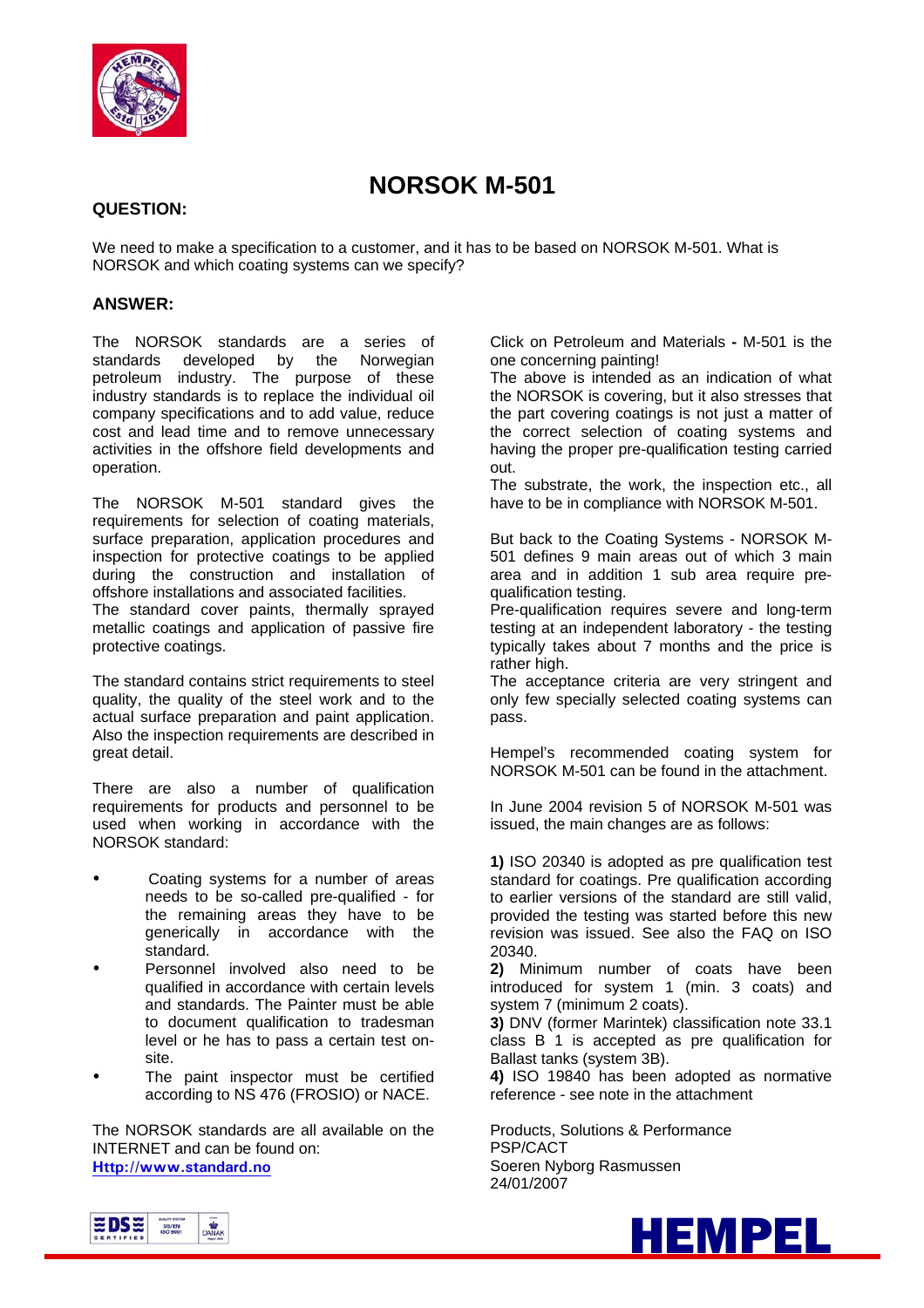

# HEMPEL'S RECOMMENDED COATING SYSTEMS FOR NORSOK M-501

# System 1.

Carbon steel with operating temperature below 120 °C:

*Pre-qualification required*

| <b>NORSOK SYSTEM 1 (Hempel Systems pre-qualified with shopprimer)</b> |                                                    |                                     |                                       |  |
|-----------------------------------------------------------------------|----------------------------------------------------|-------------------------------------|---------------------------------------|--|
|                                                                       | Surface Preparation: Abrasive blasting to Sa 21/2. |                                     |                                       |  |
| No.                                                                   | <b>Coating System</b>                              |                                     | <b>Remarks</b>                        |  |
| $1-1$                                                                 | 20 µm                                              | <b>HEMPEL'S SHOPPRIMER ZS 15890</b> | Report no.                            |  |
|                                                                       | 50 um                                              | <b>HEMPADUR ZINC 17360</b>          | 36028 KA03                            |  |
|                                                                       | $210 \mu m$                                        | <b>HEMPADUR MASTIC 45880</b>        | (Tested according to rev. 3)          |  |
|                                                                       | 75 µm                                              | <b>HEMPATHANE TOPCOAT 55910</b>     |                                       |  |
|                                                                       |                                                    |                                     |                                       |  |
| $1-2$                                                                 | $20 \mu m$                                         | <b>HEMPEL'S SHOPPRIMER ZS 15890</b> | Report no.                            |  |
|                                                                       | 50 um                                              | <b>HEMPADUR ZINC 17360</b>          | 36028 KA02                            |  |
|                                                                       | $210 \mu m$                                        | <b>HEMPADUR MASTIC 45880</b>        | (Tested according to rev. 3)          |  |
|                                                                       | $75 \mu m$                                         | <b>HEMPEL'S OXIDUR 55850</b>        |                                       |  |
|                                                                       |                                                    |                                     |                                       |  |
| $1-3$                                                                 | 20 um                                              | <b>HEMPEL'S SHOPPRIMER ZS 15890</b> | Report no.                            |  |
|                                                                       | 40 µm                                              | <b>HEMPADUR ZINC 17360</b>          | 39882 KA08                            |  |
|                                                                       | $125 \text{ µm}$                                   | <b>HEMPADUR FAST DRY 15560</b>      | (Tested according to rev. 4)          |  |
|                                                                       | $125 \text{ µm}$                                   | <b>HEMPADUR FAST DRY 15560</b>      |                                       |  |
|                                                                       | 50 µm                                              | <b>HEMPATHANE TOPCOAT 55210</b>     |                                       |  |
|                                                                       |                                                    |                                     |                                       |  |
| $1-4$                                                                 | $20 \mu m$                                         | <b>HEMPEL'S SHOPPRIMER ZS 15890</b> | Report no.                            |  |
|                                                                       | $70 \mu m$                                         | <b>HEMUDUR ZINC 18560</b>           | 410-02-0017 MT04                      |  |
|                                                                       | $110 \mu m$                                        | <b>HEMUDUR 18504</b>                | (Tested according to rev. 4)          |  |
|                                                                       | 60 um                                              | <b>HEMUCRYL ENAMEL 58040</b>        | <b>Secondary surface preparation:</b> |  |
|                                                                       |                                                    |                                     | <b>Sweepblasting</b>                  |  |
|                                                                       |                                                    |                                     |                                       |  |



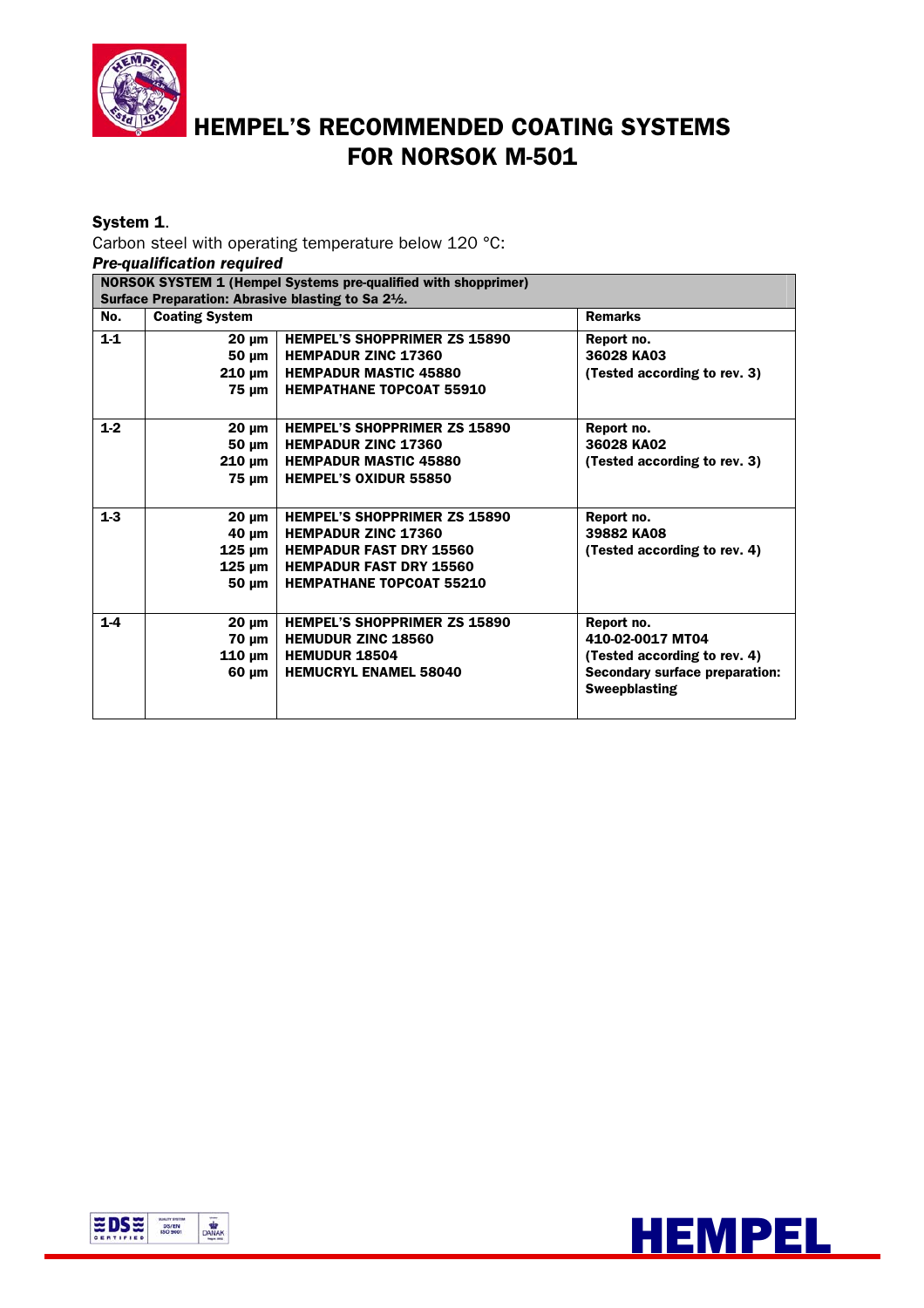

| NORSOK SYSTEM 1 (Hempel Systems pre-qualified with Zinc-epoxy primer - no shopprimer) |                                                    |                                   |                              |  |
|---------------------------------------------------------------------------------------|----------------------------------------------------|-----------------------------------|------------------------------|--|
|                                                                                       | Surface Preparation: Abrasive blasting to Sa 21/2. |                                   |                              |  |
| No.                                                                                   | <b>Coating System</b>                              |                                   | <b>Remarks</b>               |  |
| $1-5$                                                                                 | <b>70 um</b>                                       | <b>HEMUDUR ZINC 18560</b>         | Report no.                   |  |
|                                                                                       | $110 \mu m$                                        | <b>HEMUDUR 18504</b>              | 50327 MK01                   |  |
|                                                                                       | 60 um                                              | <b>HEMUCRYL ENAMEL 58040</b>      | (Tested according to rev. 4) |  |
| $1-6$                                                                                 | $60 \mu m$                                         | <b>HEMPADUR ZINC 17380</b>        | Report no.                   |  |
|                                                                                       | $175 \mu m$                                        | <b>HEMPADUR MASTIC 45880</b>      | 410-03-0167 M02              |  |
|                                                                                       | 75 um                                              | <b>HEMPEL'S OXIDUR 55850</b>      | (Tested according to rev. 4) |  |
| $1 - 7$                                                                               | $60 \mu m$                                         | <b>HEMPADUR ZINC 17380</b>        | Report no.                   |  |
|                                                                                       | $150 \mu m$                                        | <b>HEMPADUR MASTIC 45880</b>      | 410-03-0167 M01              |  |
|                                                                                       | $100 \mu m$                                        | <b>HEMPAXANE 55000</b>            | (Tested according to rev. 4) |  |
| $1-8$                                                                                 | $60 \mu m$                                         | <b>HEMPADUR ZINC 17380</b>        | Report no.                   |  |
|                                                                                       | 200 µm                                             | <b>HEMPADUR PRO 45603</b>         | 410-03-0167 M03              |  |
|                                                                                       | 50 µm                                              | <b>HEMPATHANE TOPCOAT 55210</b>   | (Tested according to rev. 4) |  |
| $1-9$                                                                                 | $60 \mu m$                                         | <b>HEMPADUR ZINC 17360</b>        | Report no.                   |  |
|                                                                                       | $200 \mu m$                                        | <b>HEMPADUR MASTIC 45880</b>      | LB04-0133-RAP                |  |
|                                                                                       | 50 um                                              | <b>HEMPATHANE TOPCOAT 55210</b>   | (Tested according to rev. 4) |  |
| $1-10$                                                                                | 60 um                                              | <b>HEMPADUR PRO ZINC 17380</b>    | Report no.                   |  |
|                                                                                       | $140 \mu m$                                        | <b>HEMPADUR MASTIC 45880</b>      | P 504710b                    |  |
|                                                                                       | 80 um                                              | <b>HEMPATHANE HS 55610</b>        | (Tested according to rev. 5) |  |
| $1-11$                                                                                | $60 \mu m$                                         | <b>HEMPADUR PRO ZINC 17380</b>    | Report no.                   |  |
|                                                                                       | $140 \mu m$                                        | <b>HEMPADUR MASTIC 4588W</b>      | P 602896                     |  |
|                                                                                       | 80 µm                                              | <b>HEMPEL'S PRO ACRYLIC 55880</b> | (Tested according to rev. 5) |  |
| $1-12$                                                                                | $60 \mu m$                                         | <b>HEMPADUR PRO ZINC 17380</b>    | Report no.                   |  |
|                                                                                       | $120 \mu m$                                        | <b>HEMPADUR MASTIC 4588W</b>      | <b>LAB08-290-REP</b>         |  |
|                                                                                       | $100 \mu m$                                        | <b>HEMPAXANE CLASSIC 55000</b>    | (Tested according to rev. 5) |  |
|                                                                                       |                                                    |                                   |                              |  |



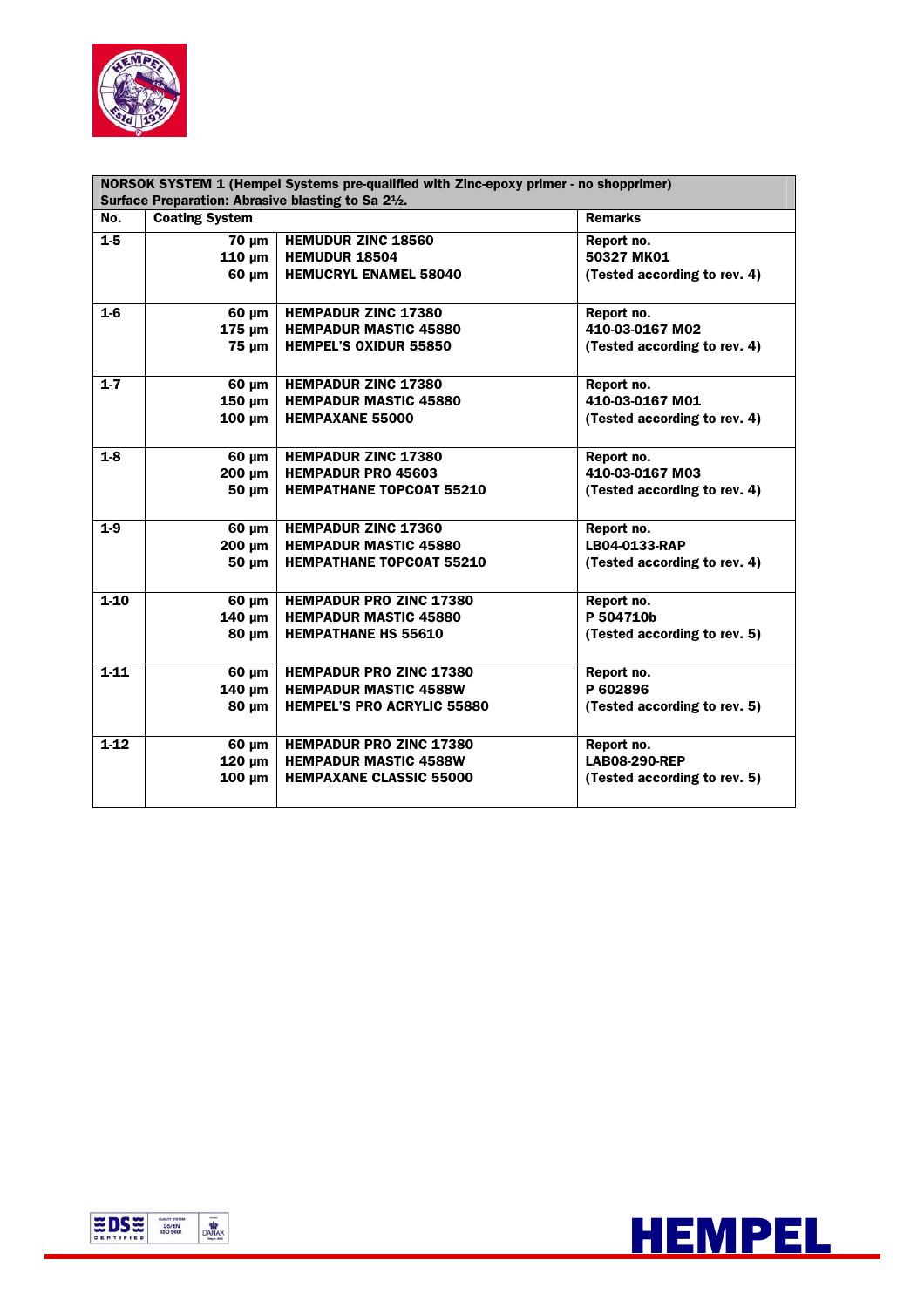

| NORSOK SYSTEM 1 (Hempel Systems pre-qualified with Zinc-silicate primer - no shopprimer) |                       |                                     |                              |
|------------------------------------------------------------------------------------------|-----------------------|-------------------------------------|------------------------------|
| Surface Preparation: Abrasive blasting to Sa 2 <sup>1</sup> /2.                          |                       |                                     |                              |
| No.                                                                                      | <b>Coating System</b> |                                     | <b>Remarks</b>               |
| $1-13$                                                                                   | $70 \mu m$            | <b>HEMPEL'S GALVOSIL 15700</b>      | Report no.                   |
|                                                                                          | $100 \mu m$           | <b>HEMPADUR 45230</b>               | 39882 KA09                   |
|                                                                                          | $125 \mu m$           | <b>HEMPADUR 45143</b>               | (Tested according to rev. 4) |
|                                                                                          | 50 µm                 | <b>HEMPATHANE TOPCOAT 55210</b>     |                              |
| $1 - 14$                                                                                 | $70 \mu m$            | HEMPEL'S GALVOSIL 15700/2           | Report nos.                  |
|                                                                                          | 200 µm                | <b>HEMPADUR MASTIC 45880</b>        | 410-02-0017 MT01 and         |
|                                                                                          | $50 \mu m$            | <b>HEMPATHANE TOPCOAT 55210</b>     | <b>LB02-872-RAP</b>          |
|                                                                                          |                       |                                     | (Tested according to rev. 4) |
| $1-15$                                                                                   | $70 \mu m$            | <b>HEMPEL'S GALVOSIL 15700</b>      | Report no.                   |
|                                                                                          | $125 \mu m$           | <b>HEMPADUR MASTIC 45880</b>        | <b>LB02-873-RAP</b>          |
|                                                                                          | $125 \mu m$           | HEMPADUR MASTIC 45880 (shade 19000) | (Tested according to rev. 4) |
| $1 - 16$                                                                                 | $75 \mu m$            | <b>HEMPEL'S GALVOSIL 1571A</b>      | Report no.                   |
|                                                                                          | $125 \mu m$           | <b>HEMPAXANE 55000</b>              | 410-02-0017 MT02             |
|                                                                                          |                       |                                     | (Tested according to rev. 4) |
|                                                                                          |                       |                                     | NB! Two coat systems are not |
|                                                                                          |                       |                                     | allowed according to rev.5.  |
| $1-17$                                                                                   | 75 µm                 | <b>HEMPEL'S GALVOSIL 1571A</b>      | Report no.                   |
|                                                                                          | $125 \mu m$           | <b>HEMPADUR 47140</b>               | 410-02-0102 MT01             |
|                                                                                          | $125 \mu m$           | <b>HEMPAXANE 55000</b>              | (Tested according to rev. 4) |
| $1-18$                                                                                   | $75 \mu m$            | <b>HEMPEL'S GALVOSIL 15700</b>      | Report no.                   |
|                                                                                          | $150 \mu m$           | <b>HEMPADUR 47140</b>               | 3410-04-0086 MT01            |
|                                                                                          | $50 \mu m$            | <b>HEMPATHANE TOPCOAT 55210</b>     | (Tested according to rev. 5) |
| $1-19$                                                                                   | $75 \mu m$            | <b>HEMPEL'S GALVOSIL 15700</b>      | Report no.                   |
|                                                                                          | 200 um                | <b>HEMPADUR MASTIC 45880</b>        | 3410-04-0086 MT03            |
|                                                                                          | $50 \mu m$            | <b>HEMPATHANE TOPCOAT 55210</b>     | (Tested according to rev. 5) |
| $1-20$                                                                                   | 60 µm                 | <b>HEMPEL'S GALVOSIL 15700</b>      | Report no.                   |
|                                                                                          | $160 \mu m$           | <b>HEMPADUR MASTIC 4588W</b>        | P703164-H-02                 |
|                                                                                          | 60 µm                 | <b>HEMPATHANE HS 55610</b>          | (Tested according to rev. 5) |
| $1 - 21$                                                                                 | $60 \mu m$            | <b>HEMPEL'S GALVOSIL 15700</b>      | Report no.                   |
|                                                                                          | $160 \mu m$           | <b>HEMPADUR MASTIC 4588W</b>        | P703164-H-01                 |
|                                                                                          | $60 \mu m$            | <b>HEMPEL'S PRO ACRYLIC 55883</b>   | (Tested according to rev. 5) |

*Note: According to NORSOK M-501 revision 4 and 5, clause 10.1, the topcoat may be substituted with another topcoat that has also passed the test; provided that the new topcoat is applied in same film thickness and that the intermediate coat is the same.* 



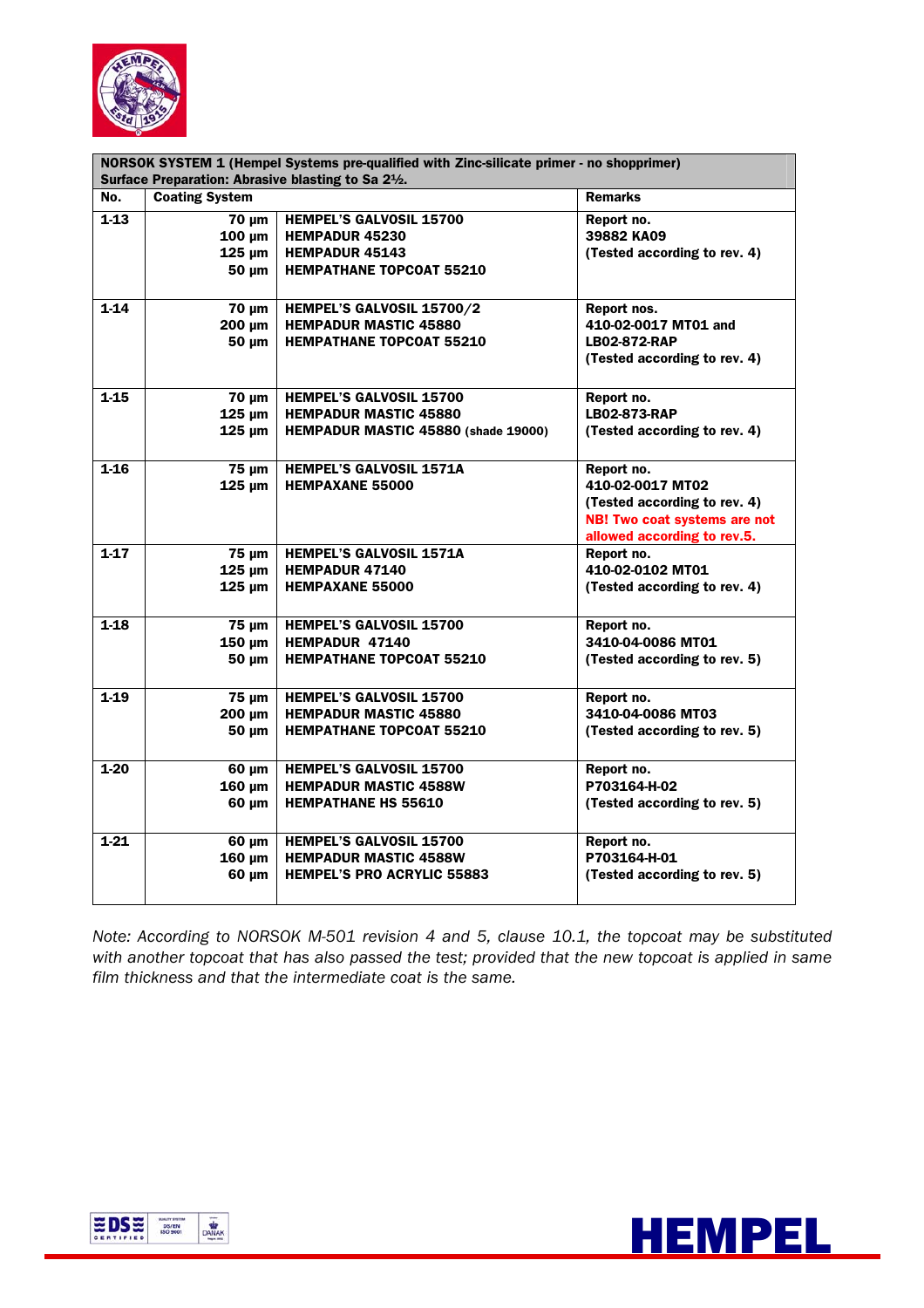

# System 2.

Areas with operating temperatures above 120 °C and/or areas under insulation etc.:

System 2A consist of 200 µm thermally sprayed aluminium or alloys of aluminium top coated with sealer.

The sealers should have a solids content of maximum 15 %!

Hempel do not market products with only 15 % solids, but recommend thinning of standard products in order to get the low viscosity and saturation of the surface only.

System 2B consist of 100 µm thermally sprayed zinc or alloys of zinc - top coated with a coating system. System 2B is mainly an alternative to system 1 and Hempel do not recommend the use of system 2B under insulation especially if hot water can be trapped under the insulation material.

#### *Pre-qualification not required*

| <b>NORSOK SYSTEM 2 (Generic match to requirement)</b> |                            |                                                                 |                                                                                                                                |
|-------------------------------------------------------|----------------------------|-----------------------------------------------------------------|--------------------------------------------------------------------------------------------------------------------------------|
| No.                                                   | <b>Coating System</b>      |                                                                 | <b>Remarks</b>                                                                                                                 |
| $2A-1$                                                | $25 \mu m$                 | <b>HEMPADUR 15570</b><br>(Diluted)                              | <b>Sealer for Thermally Sprayed</b><br>Aluminium. Service temperature<br>below 120°C.                                          |
| $2A-2$                                                | $25 \mu m$                 | <b>HEMPADUR 15280</b><br>(Diluted)                              | <b>Sealer for Thermally Sprayed</b><br>Aluminium. Service temperature<br>below 120°C.                                          |
| $2A-3$                                                | $25 \text{ nm}$            | <b>HEMPEL'S SILICONE ALUMINIUM 56910</b><br>(Diluted)           | <b>Sealer for Thermally Sprayed</b><br>Aluminium. Service temperature<br>above 120°C.                                          |
| $2A-4$                                                | $150 \mu m$<br>$150 \mu m$ | HEMPADUR 85671<br><b>HEMPADUR 85671</b>                         | <b>Alternative to Thermal Sprayed</b><br><b>Aluminium for insulated</b><br>surfaces at Service<br>temperatures below 120°C.    |
| $2B-1$                                                | $125 \mu m$<br>$75 \mu m$  | <b>HEMPADUR MASTIC 45880</b><br><b>HEMPATHANE TOPCOAT 55210</b> | Applied on top of 100 µm<br><b>Thermal Sprayed Zinc and</b><br>alloys of Zinc.<br>Not recommended for use under<br>Insulation. |
| 2B-2                                                  | $125 \mu m$<br>100 um      | <b>HEMPADUR 47140</b><br><b>HEMPAXANE 55000</b>                 | Applied on top of 100 µm<br><b>Thermal Sprayed Zinc and</b><br>alloys of Zinc.<br>Not recommended for use under<br>Insulation. |
| $2B-3$                                                | $125 \mu m$<br>$75 \mu m$  | <b>HEMPADUR 47140</b><br><b>HEMPEL'S OXIDUR 55850</b>           | Applied on top of 100 µm<br><b>Thermal Sprayed Zinc and</b><br>allovs of Zinc.<br>Not recommended for use under<br>Insulation. |



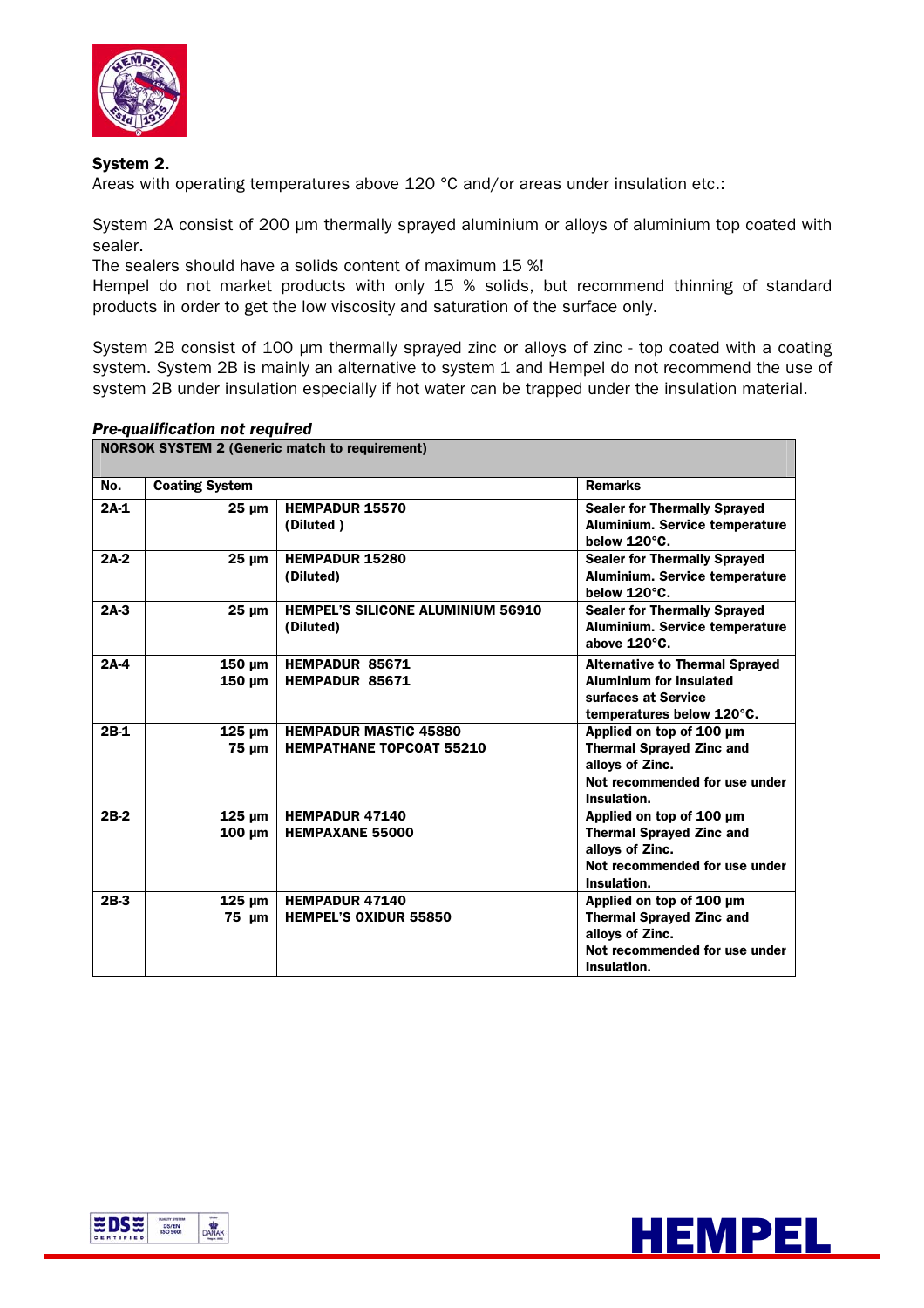

# System 3.

Internal surface of carbon steel vessels:

### 3A. Potable water tanks:

*Coating system to be selected depending on requirement for certificates, but Hempel recommend following 2 alternatives:* 

|        | <b>Pre-qualification not required</b>                                        |                                      |                             |  |  |
|--------|------------------------------------------------------------------------------|--------------------------------------|-----------------------------|--|--|
|        | <b>NORSOK SYSTEM 3A (Generic match to requirement)</b>                       |                                      |                             |  |  |
|        | Surface Preparation: Abrasive blasting to Sa 2 <sup>1</sup> / <sub>2</sub> . |                                      |                             |  |  |
| No.    | <b>Coating System</b>                                                        |                                      | <b>Remarks</b>              |  |  |
| $3A-1$ | $100 \mu m$                                                                  | <b>HEMPADUR 85671</b>                | Approved for use in potable |  |  |
|        | $100 \mu m$                                                                  | <b>HEMPADUR 85671</b>                | water tanks by:             |  |  |
|        | $100 \mu m$                                                                  | <b>HEMPADUR 85671</b>                | Water Research Centre, UK.  |  |  |
|        |                                                                              |                                      | NSF, USA.                   |  |  |
|        |                                                                              |                                      | <b>Norsk Folkehelse</b>     |  |  |
| $3A-2$ | 300 um                                                                       | <b>HEMPADUR MULTI-STRENGTH 35530</b> | Approved for use in potable |  |  |
|        | $300 \mu m$                                                                  | <b>HEMPADUR MULTI-STRENGTH 35530</b> | water tanks by:             |  |  |
|        |                                                                              |                                      | Water Research Centre, UK.  |  |  |



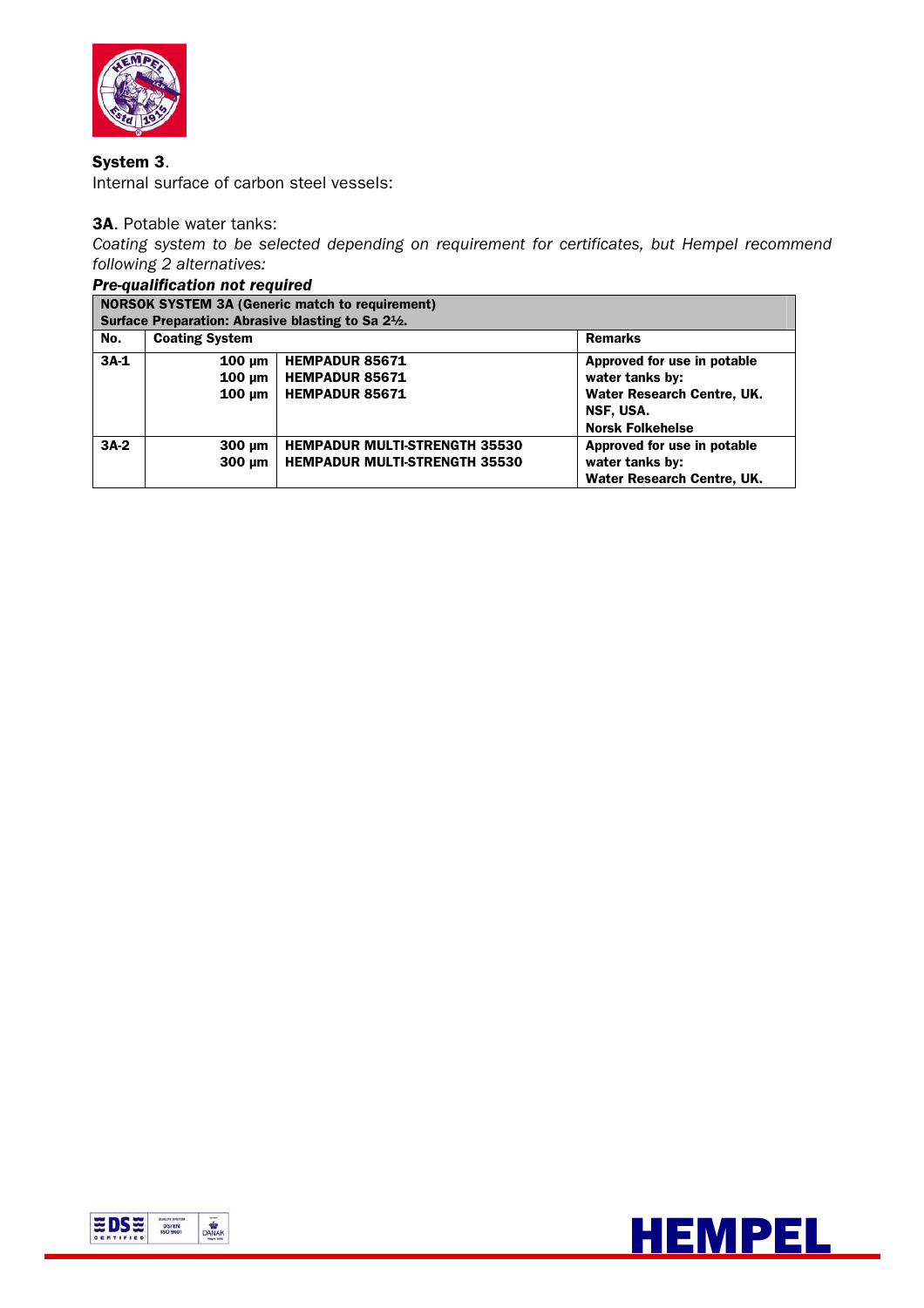

# 3B. Ballast tanks

#### *Pre-qualification required*

|        | <b>NORSOK SYSTEM 3B (Hempel's Pre-qualified systems)</b><br>Surface Preparation: Abrasive blasting to Sa 2 <sup>1</sup> /2. |                                                                            |                                                                             |  |
|--------|-----------------------------------------------------------------------------------------------------------------------------|----------------------------------------------------------------------------|-----------------------------------------------------------------------------|--|
| No.    | <b>Coating System</b>                                                                                                       |                                                                            | <b>Remarks</b>                                                              |  |
| $3B-1$ | $125 \mu m$                                                                                                                 | <b>HEMPEL'S GALVOSIL 15700</b>                                             | Report no.<br>50327 MK02<br>(Tested according to rev. 4)                    |  |
| $3B-2$ | $100 \mu m$                                                                                                                 | <b>HEMPADUR 85671</b>                                                      | Report no.                                                                  |  |
|        | $100 \mu m$                                                                                                                 | <b>HEMPADUR 85671</b>                                                      | LB03-0376-RAP                                                               |  |
|        | 100 um                                                                                                                      | <b>HEMPADUR 85671</b>                                                      | (Tested according to rev. 4)                                                |  |
| $3B-3$ | $15-20 \mu m$<br>$150 \mu m$<br>$150 \mu m$                                                                                 | Zinc-silicate shopprimer<br><b>HEMPADUR 15130</b><br><b>HEMPADUR 15130</b> | Report no.<br>Part report 2.III.22<br>Marintek (DNV) classification<br>B 1. |  |
| $3B-4$ | $15-20 \mu m$<br>$150 \mu m$<br>$150 \mu m$                                                                                 | Zinc-silicate shopprimer<br><b>HEMPADUR 17630</b><br><b>HEMPADUR 17630</b> | Report no.<br>78.1076.02<br><b>Marintek (DNV) classification</b><br>B 1.    |  |
| 3B-5   | $15 \mu m$                                                                                                                  | <b>HEMPEL'S SHOPPRIMER ZS 15890</b>                                        | Report no.                                                                  |  |
|        | $150 \mu m$                                                                                                                 | <b>HEMPADUR MULTI-STRENGTH 45751</b>                                       | <b>BGN-R2702055</b>                                                         |  |
|        | $150 \mu m$                                                                                                                 | <b>HEMPADUR MULTI-STRENGTH 45751</b>                                       | DNV classification B 1.                                                     |  |
| $3B-6$ | $15 \mu m$                                                                                                                  | <b>HEMPEL'S SHOPPRIMER ZS 15890</b>                                        | Report no.                                                                  |  |
|        | $150 \mu m$                                                                                                                 | <b>HEMPADUR MULTI-STRENGTH 45753</b>                                       | BGN-R2701002                                                                |  |
|        | 150 um                                                                                                                      | <b>HEMPADUR MULTI-STRENGTH 45753</b>                                       | DNV classification B 1.                                                     |  |
| $3B-7$ | $20 \mu m$                                                                                                                  | <b>HEMPEL'S SHOPPRIMER ZS 15890</b>                                        | Report no.                                                                  |  |
|        | 150 µm                                                                                                                      | <b>HEMPADUR PRO 45601</b>                                                  | <b>BGN-R2705263</b>                                                         |  |
|        | 150 um                                                                                                                      | <b>HEMPADUR PRO 45601</b>                                                  | DNV classification B 1.                                                     |  |
| $3B-8$ | $20 \mu m$                                                                                                                  | <b>HEMPEL'S SHOPPRIMER ZS 15890</b>                                        | Report no.                                                                  |  |
|        | $150 \mu m$                                                                                                                 | <b>HEMPADUR PRO 45603</b>                                                  | BGN-R2705264                                                                |  |
|        | $150 \mu m$                                                                                                                 | <b>HEMPADUR PRO 45603</b>                                                  | DNV classification B 1.                                                     |  |
| $3B-9$ | $20 \mu m$                                                                                                                  | <b>HEMPEL'S SHOPPRIMER ZS 15890</b>                                        | Report no.                                                                  |  |
|        | $150 \mu m$                                                                                                                 | <b>HEMPADUR FIBRE 47601</b>                                                | <b>BGN-R2705266</b>                                                         |  |
|        | $150 \mu m$                                                                                                                 | <b>HEMPADUR FIBRE 47601</b>                                                | DNV classification B 1.                                                     |  |
| 3B-10  | $20 \mu m$                                                                                                                  | <b>HEMPEL'S SHOPPRIMER ZS 15890</b>                                        | Report no.                                                                  |  |
|        | $150 \mu m$                                                                                                                 | <b>HEMPADUR FIBRE 47603</b>                                                | BGN-R2705267                                                                |  |
|        | $150 \mu m$                                                                                                                 | <b>HEMPADUR FIBRE 47603</b>                                                | DNV classification B 1.                                                     |  |



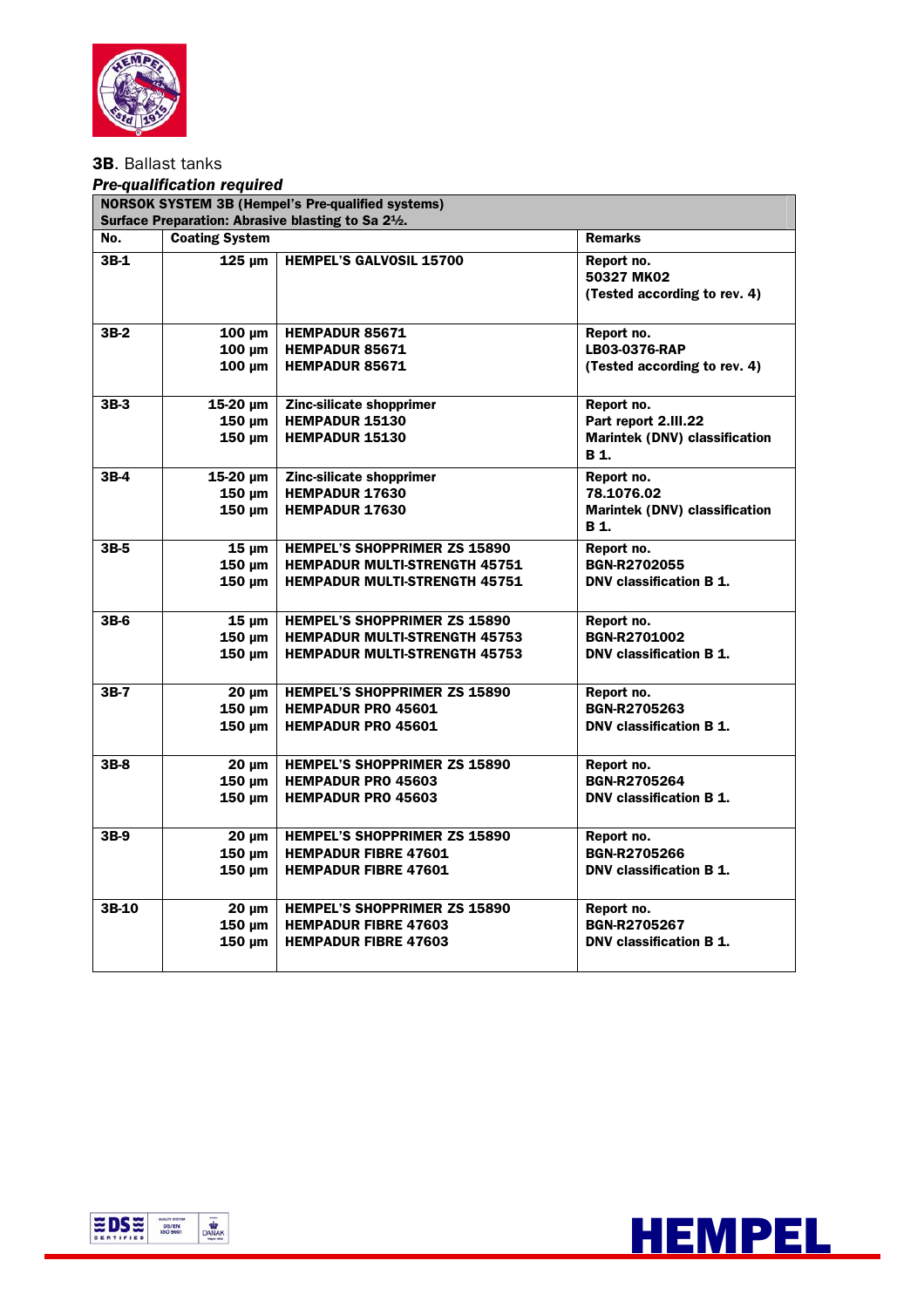

3C. Tanks for stabilised crude, diesel and condensate.

*A specification of the product is required (temperature, content of water, aromates, methanol, sulphur etc.) for the correct selection of coating system. The recommendations listed below are based on normal conditions.* 

|        | <b>NORSOK SYSTEM 3C (Generic match to requirement)</b><br>Surface Preparation: Abrasive blasting to Sa 2 <sup>1</sup> / <sub>2</sub> . |                                                                         |                                                                                                                                                                                                                                                    |  |  |
|--------|----------------------------------------------------------------------------------------------------------------------------------------|-------------------------------------------------------------------------|----------------------------------------------------------------------------------------------------------------------------------------------------------------------------------------------------------------------------------------------------|--|--|
| No.    | <b>Coating System</b>                                                                                                                  |                                                                         | <b>Remarks</b>                                                                                                                                                                                                                                     |  |  |
| $3C-1$ | $150 \mu m$<br>$150 \mu m$                                                                                                             | <b>HEMPADUR 17630/3</b><br><b>HEMPADUR 17630/3</b>                      | <b>Content of Aromates should be</b><br>less than $15$ %.<br>If a water phase is present,<br>then the maximum service<br>temperature is 40°C. Otherwise<br>maximum service temperature<br>is 65°C. Loading and offloading<br>up to $85^{\circ}$ C. |  |  |
| $3C-2$ | $100 \text{ um}$<br>100 um<br>$100 \mu m$                                                                                              | <b>HEMPADUR 85671</b><br><b>HEMPADUR 85671</b><br><b>HEMPADUR 85671</b> | For service temperatures up to<br>90°C - with or without water<br>phase.                                                                                                                                                                           |  |  |

# *Pre-qualification not required*

**3D.** Process vessels  $<$  3 bar,  $<$  75 °C.

#### *Pre-qualification not required*

| <b>NORSOK SYSTEM 3D (Generic match to requirement)</b> |                       |                                                                              |                |
|--------------------------------------------------------|-----------------------|------------------------------------------------------------------------------|----------------|
|                                                        |                       | Surface Preparation: Abrasive blasting to Sa 2 <sup>1</sup> / <sub>2</sub> . |                |
| No.                                                    | <b>Coating System</b> |                                                                              | <b>Remarks</b> |
| $3D-1$                                                 | $100 \text{ um}$      | <b>HEMPADUR 85671</b>                                                        |                |
|                                                        | 100 um                | HEMPADUR 85671                                                               |                |
|                                                        | $100 \text{ um}$      | HEMPADUR 85671                                                               |                |
|                                                        |                       |                                                                              |                |

3E. Process vessels < 70 bar, < 80 °C.:

#### *Pre-qualification not required*

|      | <b>NORSOK SYSTEM 3E (Generic match to requirement)</b> |                                                                              |                |  |
|------|--------------------------------------------------------|------------------------------------------------------------------------------|----------------|--|
|      |                                                        | Surface Preparation: Abrasive blasting to Sa 2 <sup>1</sup> / <sub>2</sub> . |                |  |
| No.  | <b>Coating System</b>                                  |                                                                              | <b>Remarks</b> |  |
| 3E-1 | 100 um                                                 | <b>HEMPADUR 85671</b>                                                        |                |  |
|      | $100 \text{ um}$                                       | <b>HEMPADUR 85671</b>                                                        |                |  |
|      | 100 um                                                 | <b>HEMPADUR 85671</b>                                                        |                |  |
|      |                                                        |                                                                              |                |  |

3F. Process vessels < 30 bar, < 130 °C.:

#### *Pre-qualification not required*

| <b>NORSOK SYSTEM 3F (Generic match to requirement)</b>                       |                       |         |  |  |
|------------------------------------------------------------------------------|-----------------------|---------|--|--|
| No.                                                                          | <b>Coating System</b> | Remarks |  |  |
| At present Hempel do not offer any coating systems suitable for this service |                       |         |  |  |



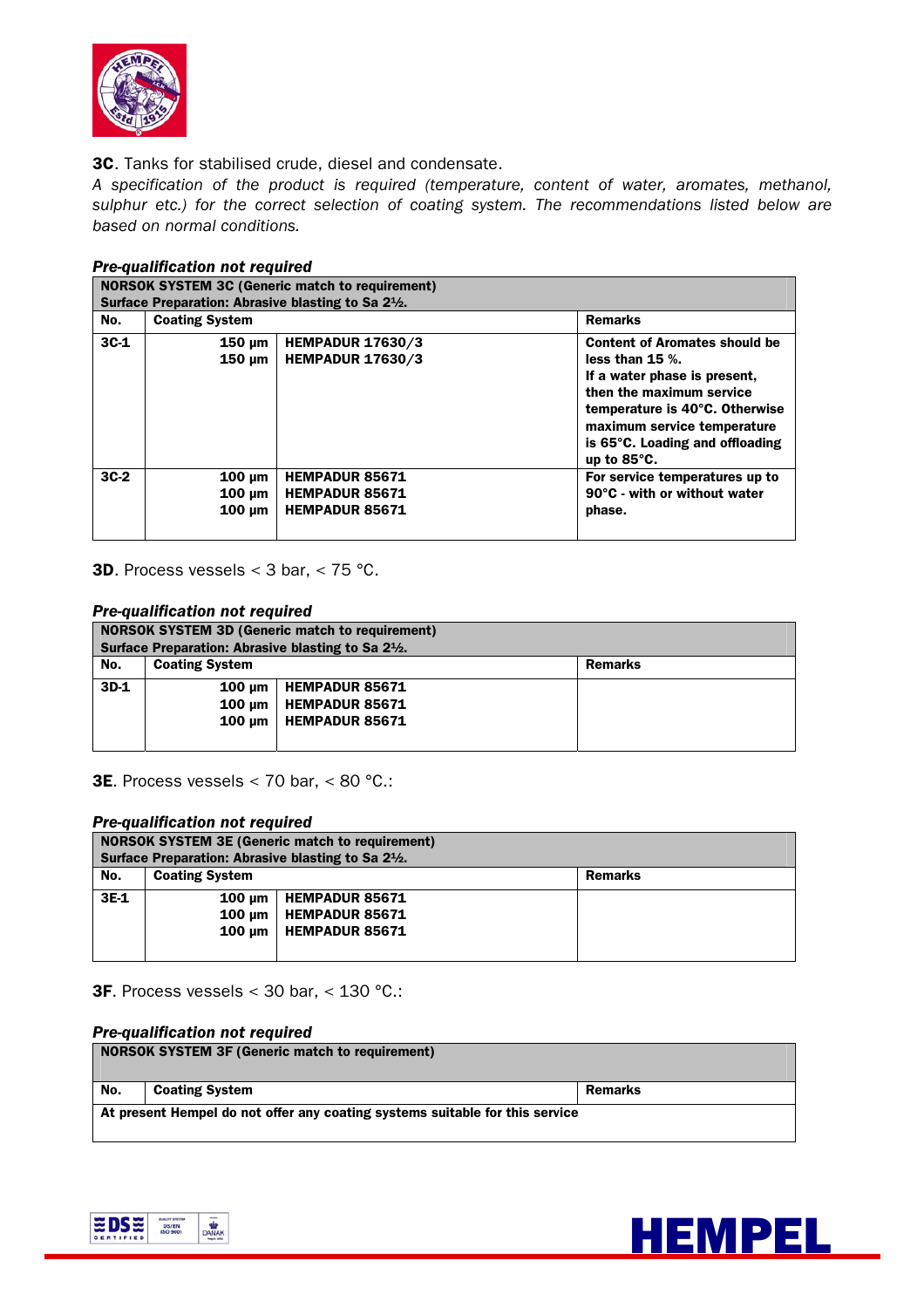

3G. Vessels for storage of methanol, MEG etc.:

#### *Pre-qualification not required*

| <b>NORSOK SYSTEM 3B (Hempel's Pre-qualified systems)</b><br>Surface Preparation: Abrasive blasting to Sa 2 <sup>1</sup> / <sub>2</sub> . |                       |                                |         |
|------------------------------------------------------------------------------------------------------------------------------------------|-----------------------|--------------------------------|---------|
| No.                                                                                                                                      | <b>Coating System</b> |                                | Remarks |
| $3G-1$                                                                                                                                   | $100 \text{ um}$      | <b>HEMPEL'S GALVOSIL 15700</b> |         |

#### System 4.

Walkways, escape routes and lay down areas:

#### *Pre-qualification required*

|         |                                                    | <b>NORSOK SYSTEM 4 (Hempel's Pre-qualified systems)</b>                                                            |                                                                   |
|---------|----------------------------------------------------|--------------------------------------------------------------------------------------------------------------------|-------------------------------------------------------------------|
|         | Surface Preparation: Abrasive blasting to Sa 21/2. |                                                                                                                    |                                                                   |
| No.     | <b>Coating System</b>                              |                                                                                                                    | <b>Remarks</b>                                                    |
| $4-1$   | 3000 um                                            | <b>HEMPADUR SPRAY-GUARD 35490</b>                                                                                  | Report no.<br>31681 KA02<br>(Tested according to rev. 3)          |
| $4 - 2$ | 3000 µm                                            | <b>HEMPADUR SPRAY-GUARD 35493</b>                                                                                  | Report no.<br>31681 KA03<br>(Tested according to rev. 3)          |
| $4 - 3$ | $40 \mu m$<br>$3000 \mu m$                         | <b>HEMPADUR 15590</b><br><b>HEMPADUR SPRAY-GUARD 35493</b>                                                         | Report no.<br>410-02-0017 MT05<br>(Tested according to rev. 4)    |
| $4 - 4$ | 20 $\mu$ m <sup>*</sup><br>$3000 \mu m$            | <b>HEMPADUR 15590</b><br><b>HEMPADUR SPRAY-GUARD 35493</b>                                                         | Report no.<br>3410-05-0018 MT04<br>(Tested according to rev. 5)   |
| $4-5$   | 70 µm<br>125 µm<br>125 µm                          | <b>HEMPEL'S GALVOSIL 15700</b><br><b>HEMPADUR MASTIC 45880</b><br><b>ANTI-SKID</b><br><b>HEMPADUR MASTIC 45880</b> | Report no.<br><b>LB02-875-RAP</b><br>(Tested according to rev. 4) |

\*According to ISO 19840

#### System 5.

Passive fire protection:

Hempel do not supply passive fire protection, but Hempel coatings are approved by several suppliers of Passive fire protection, for use as primers and intermediates under the passive fire protecting layers.

The passive fire protection system must be pre-qualified.

**5A.** Epoxy based fire protection.

*The coating system under the fire protection must be approved by the supplier of the fireproofing*.

| NORSOK SYSTEM 5A (Examples of Hempel primers for Epoxy based fire protection)<br>Surface Preparation: Abrasive blasting to Sa 2 <sup>1</sup> / <sub>2</sub> . |                                         |                            |  |
|---------------------------------------------------------------------------------------------------------------------------------------------------------------|-----------------------------------------|----------------------------|--|
| No.                                                                                                                                                           | <b>Coating System</b><br><b>Remarks</b> |                            |  |
| $5A-1$                                                                                                                                                        | 50 um                                   | <b>HEMPADUR 15570</b>      |  |
| $5A-2$                                                                                                                                                        | 60 um                                   | <b>HEMPADUR ZINC 17360</b> |  |

#### *Pre-qualification not required for the primer*



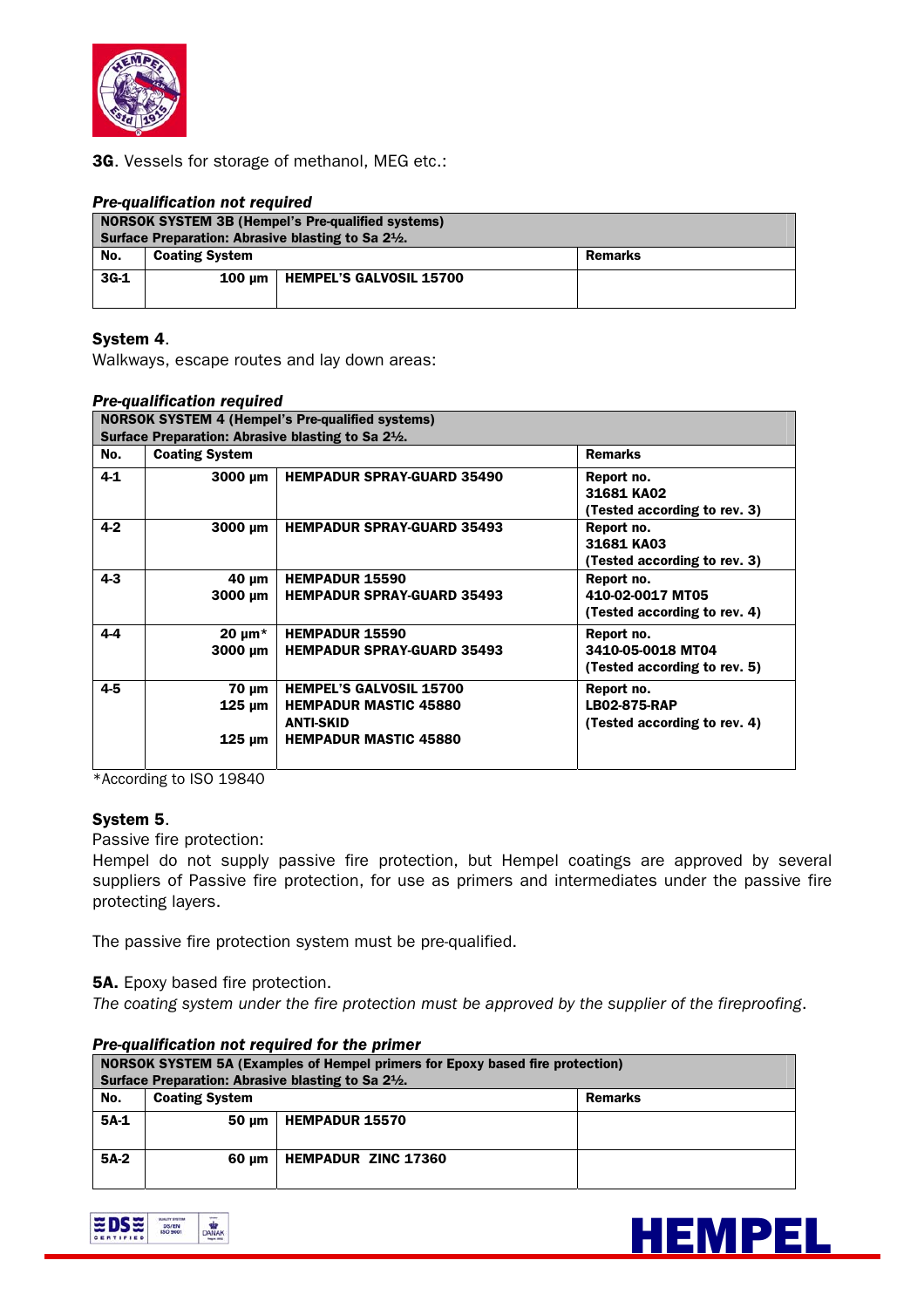

## **5B.** Cement based fire protection

*The coating system under the fire protection must be approved by the supplier of the fireproofing*.

#### *Pre-qualification not required for the primer system*

| NORSOK SYSTEM 5B (Example of Hempel primer system for Cement based fire protection)<br>Surface Preparation: Abrasive blasting to Sa 2 <sup>1</sup> / <sub>2</sub> . |                                  |                                                            |  |  |
|---------------------------------------------------------------------------------------------------------------------------------------------------------------------|----------------------------------|------------------------------------------------------------|--|--|
| No.                                                                                                                                                                 | <b>Coating System</b><br>Remarks |                                                            |  |  |
| 5B-1                                                                                                                                                                | 60 um<br>200 um                  | <b>HEMPADUR ZINC 17360</b><br><b>HEMPADUR MASTIC 45880</b> |  |  |

#### System 6.

Other metals:

#### *Pre-qualification not required*

| <b>NORSOK SYSTEM 6 (Generic match to requirement)</b> |                                                      |                                  |                                  |  |
|-------------------------------------------------------|------------------------------------------------------|----------------------------------|----------------------------------|--|
|                                                       | <b>Surface Preparation: Abrasive Sweep blasting.</b> |                                  |                                  |  |
| No.                                                   | <b>Coating System</b>                                |                                  | <b>Remarks</b>                   |  |
| $6 - 1$                                               | $50 \mu m$                                           | HEMPADUR 15570 /15553            | Uninsulated stainless steel,     |  |
|                                                       | 125 um                                               | <b>HEMPADUR MASTIC 45880</b>     | aluminium and galvanised steel.  |  |
|                                                       | $50 \mu m$                                           | <b>HEMPATHANE TOPCOAT 55210*</b> | HEMPADUR 15553 to be used        |  |
|                                                       |                                                      |                                  | for areas where abrasive sweep   |  |
|                                                       |                                                      |                                  | blasting is not an option.       |  |
| $6-2$                                                 | $125 \mu m$                                          | <b>HEMPADUR 85671</b>            | Insulated stainless steel piping |  |
|                                                       | $125 \mu m$                                          | <b>HEMPADUR 85671</b>            | and vessels at temperatures      |  |
|                                                       |                                                      |                                  | less than 120°C.                 |  |

\*5521 may be substituted with 55000, 55610, 55880 or 55850.

# System 7.

Submerged carbon and stainless steel including the splash zone:

#### *Pre-qualification required*

| <b>NORSOK SYSTEM 7 (Hempel Systems pre-qualified with shopprimer)</b><br>Surface Preparation: Abrasive blasting to Sa 2 <sup>1</sup> / <sub>2</sub> . |                                         |                                     |                              |  |  |
|-------------------------------------------------------------------------------------------------------------------------------------------------------|-----------------------------------------|-------------------------------------|------------------------------|--|--|
| No.                                                                                                                                                   | <b>Coating System</b><br><b>Remarks</b> |                                     |                              |  |  |
| $7-1$                                                                                                                                                 | $25 \text{ nm}$                         | <b>HEMPEL'S SHOPPRIMER ZS 15890</b> | Report no.                   |  |  |
|                                                                                                                                                       | 225 um                                  | <b>HEMPADUR 17630</b>               | 39882 KA12                   |  |  |
|                                                                                                                                                       | 225 um                                  | <b>HEMPADUR 17630</b>               | (Tested according to rev. 4) |  |  |
|                                                                                                                                                       | Below Splash zone only.                 |                                     |                              |  |  |



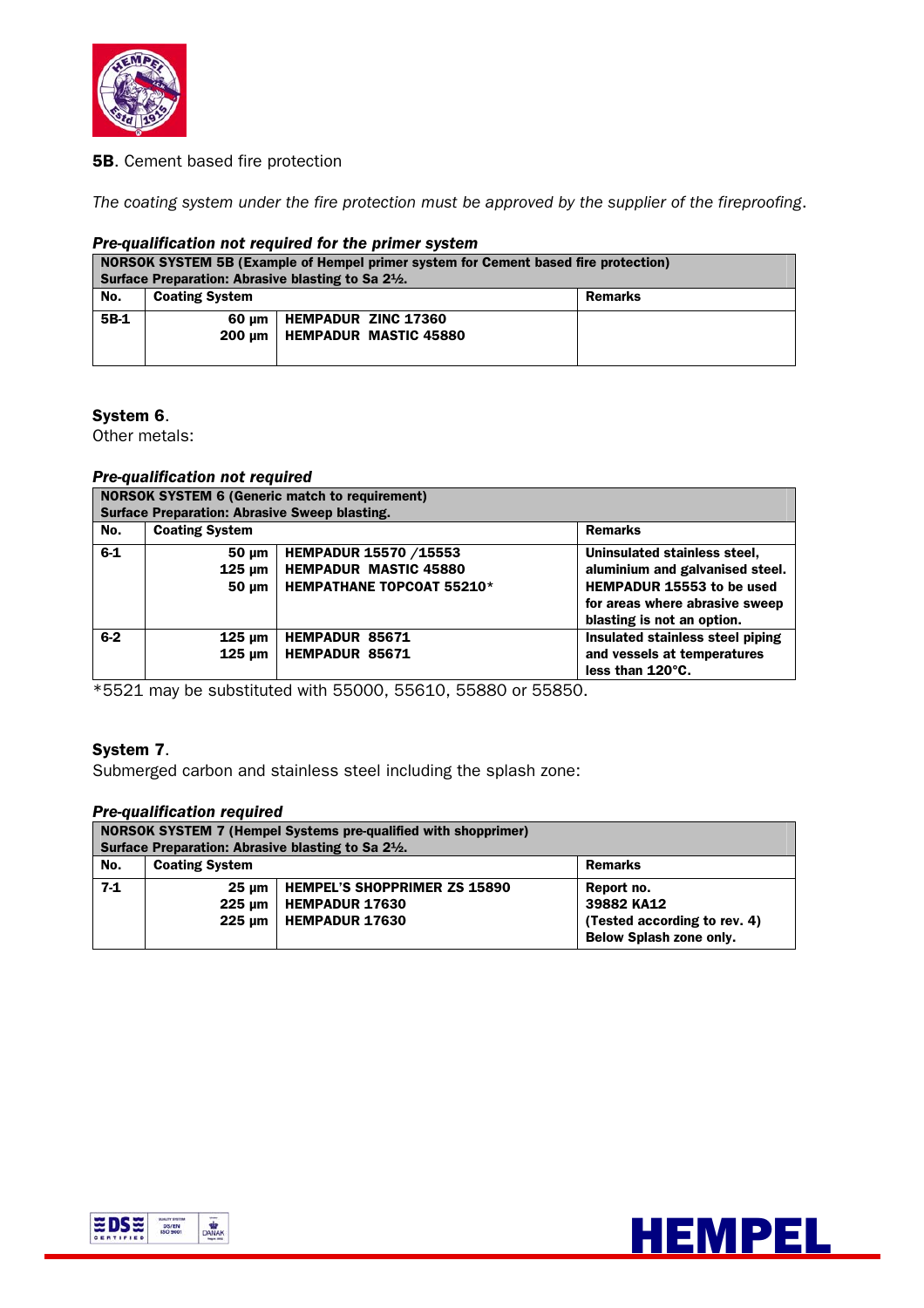

| <b>NORSOK SYSTEM 7 (Hempel Systems pre-qualified without shopprimer)</b> |                                           |                                                                                                                      |                                                                                                     |  |
|--------------------------------------------------------------------------|-------------------------------------------|----------------------------------------------------------------------------------------------------------------------|-----------------------------------------------------------------------------------------------------|--|
| Surface Preparation: Abrasive blasting to Sa 2 <sup>1</sup> /2.          |                                           |                                                                                                                      |                                                                                                     |  |
| No.                                                                      | <b>Coating System</b>                     |                                                                                                                      | <b>Remarks</b>                                                                                      |  |
| $7-2$                                                                    | $100 \mu m$<br>350 µm                     | <b>HEMPADUR 85671</b><br><b>HEMPADUR MULTI-STRENGTH 45540</b>                                                        | Report no.<br>39882 KA10<br>(Tested according to rev. 4)<br><b>Below Splash zone only.</b>          |  |
| $7-3$                                                                    | $225 \mu m$<br>$225 \mu m$                | <b>HEMPADUR MULTI-STRENGTH 45540</b><br><b>HEMPADUR MULTI-STRENGTH 45540</b>                                         | Report no.<br>39882 KA11<br>(Tested according to rev. 4)<br><b>Below Splash zone only.</b>          |  |
| $7-4$                                                                    | 750 µm<br>750 µm                          | <b>HEMPEL'S POLYESTER GF 35920</b><br><b>HEMPEL'S POLYESTER GF 35920</b>                                             | Report no.<br><b>LB02-876-RAP</b><br>(Tested according to rev. 4)<br>See note 1                     |  |
| $7-5$                                                                    | $225 \mu m$<br>$225 \mu m$                | <b>HEMPADUR MULTI-STRENGTH 45751</b><br><b>HEMPADUR MULTI-STRENGTH 45751</b>                                         | Report no.<br><b>LB02-877-RAP</b><br>(Tested according to rev. 4)<br><b>Below Splash zone only.</b> |  |
| $7-6$                                                                    | $225 \mu m$<br>$225 \mu m$                | <b>HEMPADUR MULTI-STRENGTH 45753</b><br><b>HEMPADUR MULTI-STRENGTH 45753</b>                                         | Report no.<br>LB04-0130-RAP<br>(Tested according to rev. 4)                                         |  |
| $7-7$                                                                    | $175 \mu m$<br>$175 \mu m$<br>$175 \mu m$ | <b>HEMPADUR MULTI-STRENGTH 45753</b><br><b>HEMPADUR MULTI-STRENGTH 45753</b><br><b>HEMPADUR MULTI-STRENGTH 45753</b> | Report no.<br>LB04-0129-RAP<br>(Tested according to rev. 4)                                         |  |
| $7-8$                                                                    | 500 µm<br>500 µm                          | <b>HEMPADUR MULTI-STRENGTH GF 35870</b><br><b>HEMPADUR MULTI-STRENGTH GF 35870</b>                                   | Report no.<br>LB04-0132-RAP<br>(Tested according to rev. 4)<br>See note 1                           |  |
| $7-9$                                                                    | $225 \mu m$<br>$175 \mu m$                | <b>HEMPADUR MULTI-STRENGTH 45753</b><br><b>HEMPADUR MASTIC 45880</b>                                                 | Report no.<br>LB04-0127-RAP<br>(Tested according to rev. 4)                                         |  |
| $7-10$                                                                   | $100 \mu m$<br>$175 \mu m$<br>$175 \mu m$ | <b>HEMPADUR PRO 45601</b><br><b>HEMPADUR PRO 45601</b><br><b>HEMPADUR PRO 45601</b>                                  | Report no.<br>LB04-0128-RAP<br>(Tested according to rev. 4)                                         |  |
| $7-11$                                                                   | $125 \mu m$<br>$175 \mu m$<br>$175 \mu m$ | <b>HEMPADUR MULTI-STRENGTH 45701</b><br><b>HEMPADUR MULTI-STRENGTH 45751</b><br><b>HEMPADUR MULTI-STRENGTH 45751</b> | Report no.<br>LB04-0615-RAP<br>(Tested according to rev. 4)                                         |  |



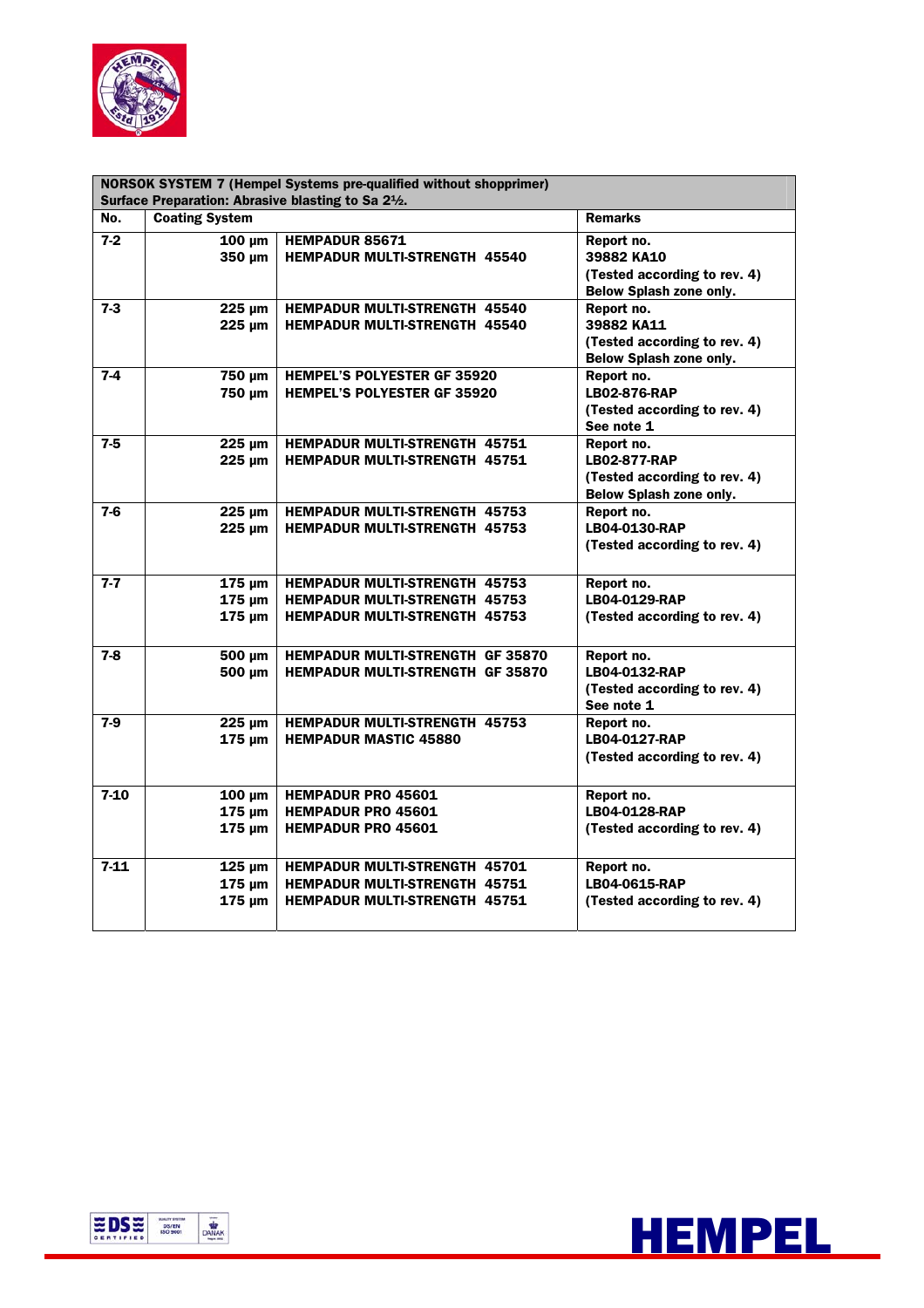

| <b>NORSOK SYSTEM 7 (Hempel Systems pre-qualified without shopprimer)</b>     |                                    |                                                                                 |                                                                                                   |  |
|------------------------------------------------------------------------------|------------------------------------|---------------------------------------------------------------------------------|---------------------------------------------------------------------------------------------------|--|
| Surface Preparation: Abrasive blasting to Sa 2 <sup>1</sup> / <sub>2</sub> . |                                    |                                                                                 |                                                                                                   |  |
| No.                                                                          | <b>Coating System</b>              |                                                                                 | <b>Remarks</b>                                                                                    |  |
| $7-12$                                                                       | $150 \mu m$<br>$350 \mu m$         | <b>HEMPADUR MULTI-STRENGTH 45701</b><br><b>HEMPADUR MULTI-STRENGTH GF 35870</b> | Report no.<br>3410-04-0086 MT04<br>(Tested according to rev. 5)<br>Below Splash zone only.        |  |
| $7-13$                                                                       | $175 \mu m$<br>$175 \mu m$         | <b>HEMPADUR MULTI-STRENGTH 45703</b><br><b>HEMPADUR MULTI-STRENGTH 45753</b>    | Report no.<br>3410-04-0086 MT05<br>(Tested according to rev. 5)<br>Below Splash zone only.        |  |
| $7-14$                                                                       | $175 \mu m$<br>$175 \mu m$         | <b>HEMPADUR MULTI-STRENGTH 45703</b><br><b>HEMPADUR MASTIC 45880</b>            | Report no.<br>3410-04-0086 MT06<br>(Tested according to rev. 5)<br><b>Below Splash zone only.</b> |  |
| $7-15$                                                                       | 20 $\mu$ m <sup>*</sup><br>3000 um | <b>HEMPADUR 15590</b><br><b>HEMPADUR SPRAY-GUARD 35493</b>                      | Report no.<br>3410-06-0011 MT01<br>(Tested according to rev. 5)<br>See note 1                     |  |

\*According to ISO 19840

#### Note 1:

According to NORSOK M-001 Rev. 4, Aug. 2004, the corrosion allowance in steel thickness may be reduced in the splash zone if an abrasion resistant thick film coating system is used. A thick film coating system is defined as a system applied in minimum 1000 µm in minimum 2 coats.

#### System 8.

Structural steel with operating temperature < 80 °C in internal, fully dry and well ventilated areas:

#### *Pre-qualification is not required*

|       | <b>NORSOK SYSTEM 8 (Generic match to requirement)</b> |                                                             |                                                       |  |  |
|-------|-------------------------------------------------------|-------------------------------------------------------------|-------------------------------------------------------|--|--|
| No.   | <b>Coating System</b>                                 |                                                             | <b>Remarks</b>                                        |  |  |
| $8-1$ | 150 um                                                | <b>HEMPADUR MASTIC 45880</b>                                |                                                       |  |  |
| $8-2$ | 60 um<br>$25 \text{ nm}$                              | <b>HEMPADUR ZINC 17360</b><br>HEMPADUR 15570 (Diluted 20 %) | May be top coated if specific<br>colours are required |  |  |